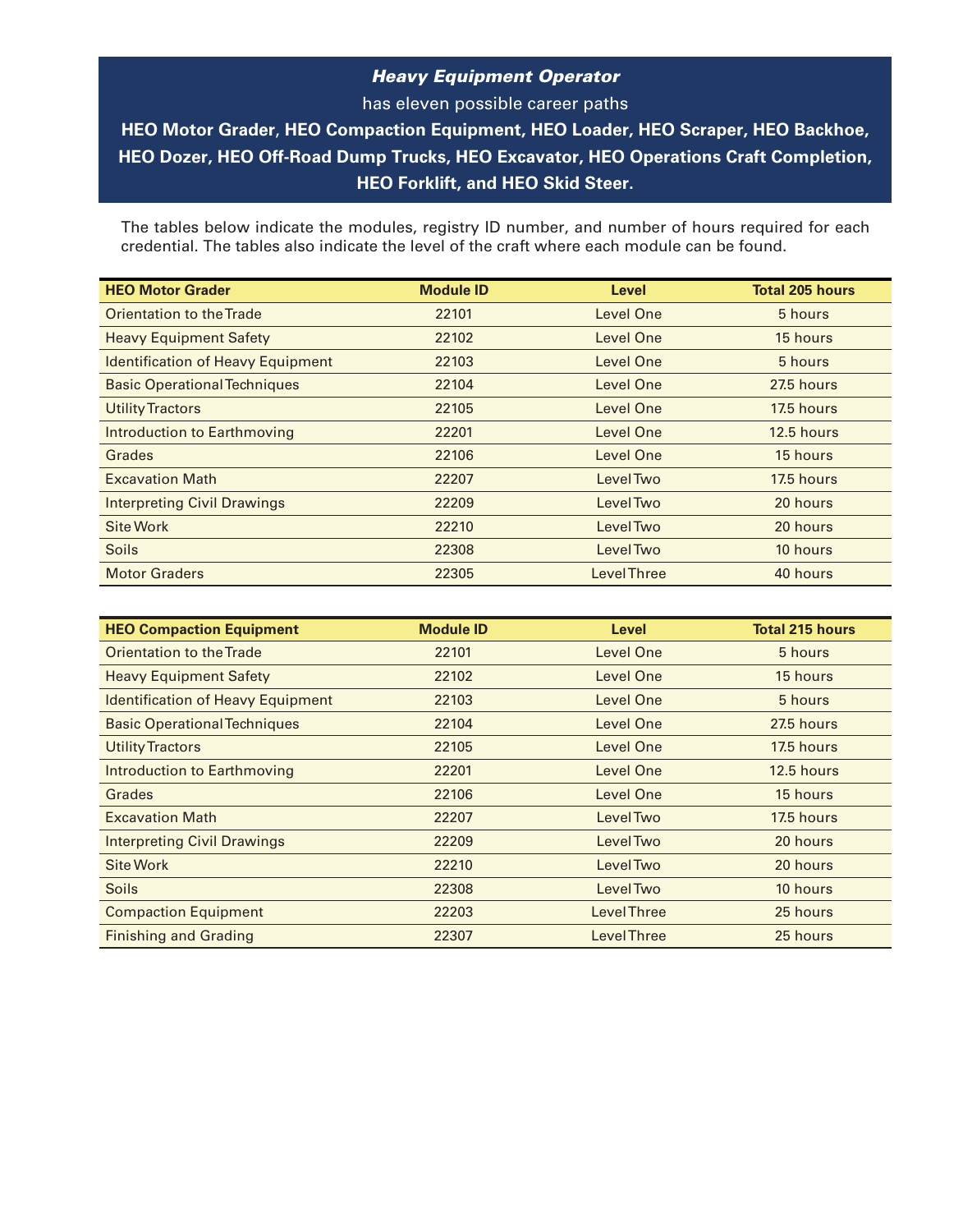| <b>HEO Loader</b>                        | <b>Module ID</b> | Level           | <b>Total 182.5 hours</b> |
|------------------------------------------|------------------|-----------------|--------------------------|
| Orientation to the Trade                 | 22101            | Level One       | 5 hours                  |
| <b>Heavy Equipment Safety</b>            | 22102            | Level One       | 15 hours                 |
| <b>Identification of Heavy Equipment</b> | 22103            | Level One       | 5 hours                  |
| <b>Basic Operational Techniques</b>      | 22104            | Level One       | 27.5 hours               |
| <b>Utility Tractors</b>                  | 22105            | Level One       | 17.5 hours               |
| Introduction to Earthmoving              | 22201            | Level One       | 12.5 hours               |
| Grades                                   | 22106            | Level One       | 15 hours                 |
| <b>Excavation Math</b>                   | 22207            | <b>LevelTwo</b> | 17.5 hours               |
| <b>Interpreting Civil Drawings</b>       | 22209            | Level Two       | 20 hours                 |
| <b>Site Work</b>                         | 22210            | Level Two       | 20 hours                 |
| <b>Soils</b>                             | 22308            | Level Two       | 10 hours                 |
| Loaders                                  | 22205            | Level Two       | 17.5 hours               |

| <b>HEO Scraper</b>                       | <b>Module ID</b> | Level           | Total 182.5 hours |
|------------------------------------------|------------------|-----------------|-------------------|
| Orientation to the Trade                 | 22101            | Level One       | 5 hours           |
| <b>Heavy Equipment Safety</b>            | 22102            | Level One       | 15 hours          |
| <b>Identification of Heavy Equipment</b> | 22103            | Level One       | 5 hours           |
| <b>Basic Operational Techniques</b>      | 22104            | Level One       | 27.5 hours        |
| <b>Utility Tractors</b>                  | 22105            | Level One       | 17.5 hours        |
| Introduction to Earthmoving              | 22201            | Level One       | 12.5 hours        |
| Grades                                   | 22106            | Level One       | 15 hours          |
| <b>Excavation Math</b>                   | 22207            | Level Two       | 17.5 hours        |
| <b>Interpreting Civil Drawings</b>       | 22209            | <b>LevelTwo</b> | 20 hours          |
| <b>Site Work</b>                         | 22210            | Level Two       | 20 hours          |
| <b>Soils</b>                             | 22308            | Level Two       | 10 hours          |
| <b>Scrapers</b>                          | 22204            | Level Two       | 17.5 hours        |

| <b>HEO Backhoe</b>                       | <b>Module ID</b> | Level             | <b>Total 190 hours</b> |
|------------------------------------------|------------------|-------------------|------------------------|
| Orientation to the Trade                 | 22101            | Level One         | 5 hours                |
| <b>Heavy Equipment Safety</b>            | 22102            | Level One         | 15 hours               |
| <b>Identification of Heavy Equipment</b> | 22103            | <b>Level One</b>  | 5 hours                |
| <b>Basic Operational Techniques</b>      | 22104            | <b>Level One</b>  | 27.5 hours             |
| <b>Utility Tractors</b>                  | 22105            | Level One         | 17.5 hours             |
| Introduction to Earthmoving              | 22201            | Level One         | 12.5 hours             |
| Grades                                   | 22106            | Level One         | 15 hours               |
| <b>Excavation Math</b>                   | 22207            | Level Two         | 17.5 hours             |
| <b>Interpreting Civil Drawings</b>       | 22209            | Level Two         | 20 hours               |
| <b>Site Work</b>                         | 22210            | Level Two         | 20 hours               |
| <b>Soils</b>                             | 22308            | Level Two         | 10 hours               |
| <b>Compaction Equipment</b>              | 22203            | <b>LevelThree</b> | 25 hours               |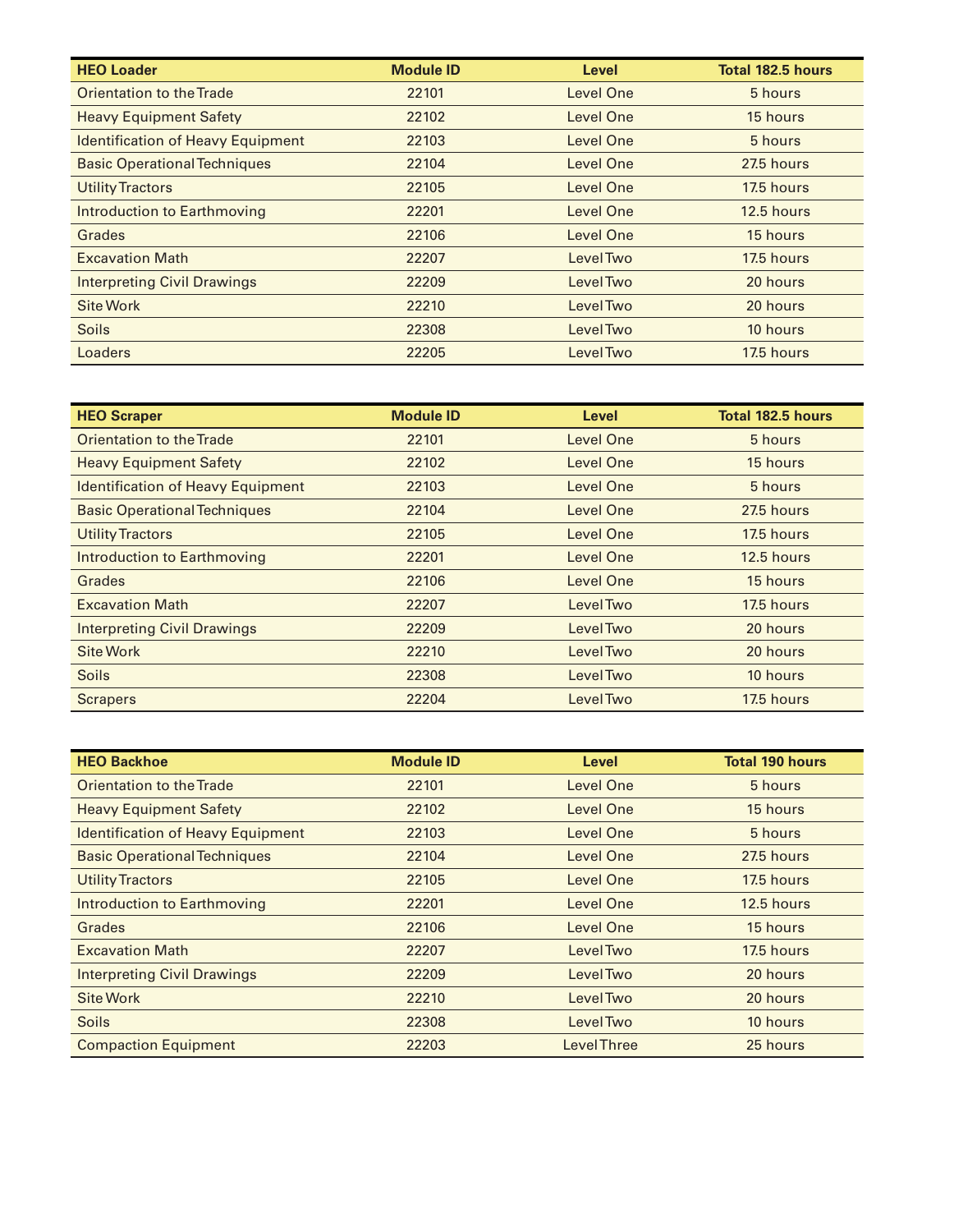| <b>HEO Dozer</b>                         | <b>Module ID</b> | <b>Level</b>      | <b>Total 195 hours</b> |
|------------------------------------------|------------------|-------------------|------------------------|
| Orientation to the Trade                 | 22101            | Level One         | 5 hours                |
| <b>Heavy Equipment Safety</b>            | 22102            | Level One         | 15 hours               |
| <b>Identification of Heavy Equipment</b> | 22103            | Level One         | 5 hours                |
| <b>Basic Operational Techniques</b>      | 22104            | Level One         | 27.5 hours             |
| <b>Utility Tractors</b>                  | 22105            | Level One         | 17.5 hours             |
| Introduction to Earthmoving              | 22201            | Level One         | 12.5 hours             |
| Grades                                   | 22106            | Level One         | 15 hours               |
| <b>Excavation Math</b>                   | 22207            | Level Two         | 17.5 hours             |
| <b>Interpreting Civil Drawings</b>       | 22209            | Level Two         | 20 hours               |
| <b>Site Work</b>                         | 22210            | Level Two         | 20 hours               |
| <b>Soils</b>                             | 22308            | Level Two         | 10 hours               |
| <b>Dozers</b>                            | 22302            | <b>LevelThree</b> | 30 hours               |

| <b>HEO Off-Road Dump Trucks</b>          | <b>Module ID</b> | Level              | <b>Total 195 hours</b> |
|------------------------------------------|------------------|--------------------|------------------------|
| Orientation to the Trade                 | 22101            | Level One          | 5 hours                |
| <b>Heavy Equipment Safety</b>            | 22102            | Level One          | 15 hours               |
| <b>Identification of Heavy Equipment</b> | 22103            | Level One          | 5 hours                |
| <b>Basic Operational Techniques</b>      | 22104            | Level One          | 27.5 hours             |
| <b>Utility Tractors</b>                  | 22105            | Level One          | 17.5 hours             |
| Introduction to Earthmoving              | 22201            | Level One          | 12.5 hours             |
| Grades                                   | 22106            | Level One          | 15 hours               |
| <b>Excavation Math</b>                   | 22207            | Level Two          | 17.5 hours             |
| <b>Interpreting Civil Drawings</b>       | 22209            | Level Two          | 20 hours               |
| <b>Site Work</b>                         | 22210            | Level Two          | 20 hours               |
| <b>Soils</b>                             | 22308            | Level Two          | 10 hours               |
| <b>Off-Road Dump Trucks</b>              | 22310            | <b>Level Three</b> | 30 hours               |

| <b>HEO Excavator</b>                     | <b>Module ID</b> | Level              | <b>Total 200 hours</b> |
|------------------------------------------|------------------|--------------------|------------------------|
| Orientation to the Trade                 | 22101            | Level One          | 5 hours                |
| <b>Heavy Equipment Safety</b>            | 22102            | Level One          | 15 hours               |
| <b>Identification of Heavy Equipment</b> | 22103            | Level One          | 5 hours                |
| <b>Basic Operational Techniques</b>      | 22104            | Level One          | 27.5 hours             |
| <b>Utility Tractors</b>                  | 22105            | Level One          | 17.5 hours             |
| Introduction to Earthmoving              | 22201            | Level One          | 12.5 hours             |
| Grades                                   | 22106            | Level One          | 15 hours               |
| <b>Excavation Math</b>                   | 22207            | Level Two          | 17.5 hours             |
| <b>Interpreting Civil Drawings</b>       | 22209            | Level Two          | 20 hours               |
| Site Work                                | 22210            | Level Two          | 20 hours               |
| <b>Soils</b>                             | 22308            | Level Two          | 10 hours               |
| <b>Excavators</b>                        | 22304            | <b>Level Three</b> | 35 hours               |